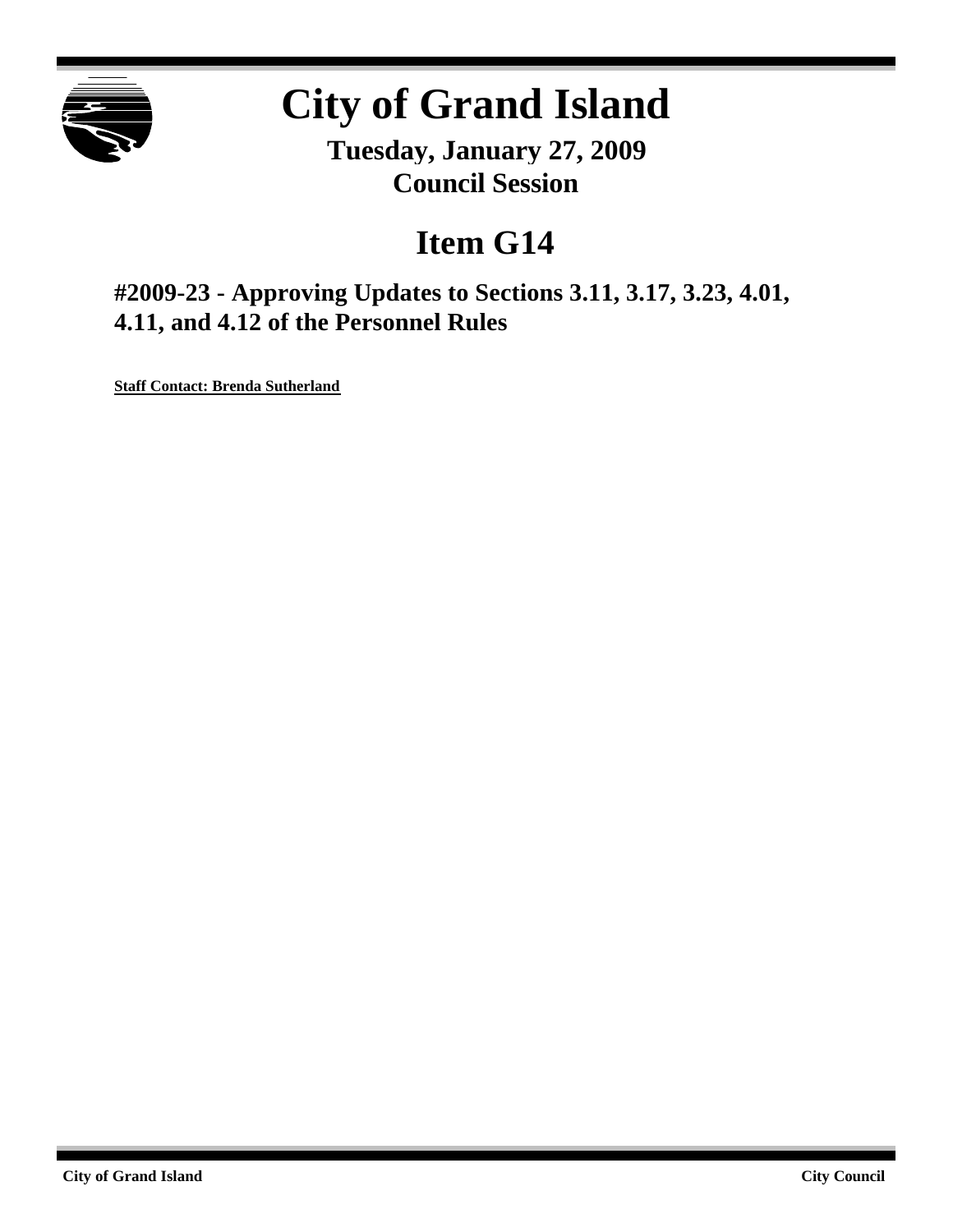## **Council Agenda Memo**

| From:                          | Brenda Sutherland, Human Resources Director                                                     |
|--------------------------------|-------------------------------------------------------------------------------------------------|
| <b>Meeting:</b>                | January 27, 2009                                                                                |
| Subject:                       | Update the Following Sections of the Personnel Rules:<br>3.11, 3.17, 3.23, 4.01, 4.11, and 4.12 |
| <b>Item <math>\#</math>'s:</b> | $G-14$                                                                                          |
| $Presenter(s):$                | Brenda Sutherland, Human Resources Director                                                     |

## **Background**

The City's Personnel Rules are a Council approved set of rules that define the working conditions for employees at the City of Grand Island. The Personnel Rules outline the working conditions for all non-union employees and are followed in part as they relate to the labor agreements with the AFSCME, IBEW, IAFF, and FOP bargaining units.

## **Discussion**

The changes that are proposed for Council consideration include the following:

Sec. 3.11 Worker's Compensation – Adding the sentence that states that leave taken in conjunction with worker's comp. is counted towards an employee's 12 week FMLA entitlement. This is and has been the practice at the City and the change is merely a housekeeping measure intended to provide written definition of our practice in the Rules.

Sec. 3.17 Family and Medical Leave Act - The majority of changes are required as a compliance measure with the new FMLA law update. The most noticeable change is the addition of the leave entitlement for an employee who has a spouse, parent, or child called to active duty and the addition of the military caregiver leave which entitles an employee up to 26 weeks to care for a spouse, parent, child, or next of kin who has been injured while on active duty. Worker's comp. was added to the section on concurrent leave stated in the same manner as the change noted above in Sec. 3.11. The last change is language to further define the employee's responsibility to make arrangements for their contributions to health insurance and any other voluntary benefit deductions. This is recommended to help employees not get so far behind on their contributions that they are difficult to make up and it also helps the City not to be put in a "collections" role with the employee should they decide not to return from their FMLA leave.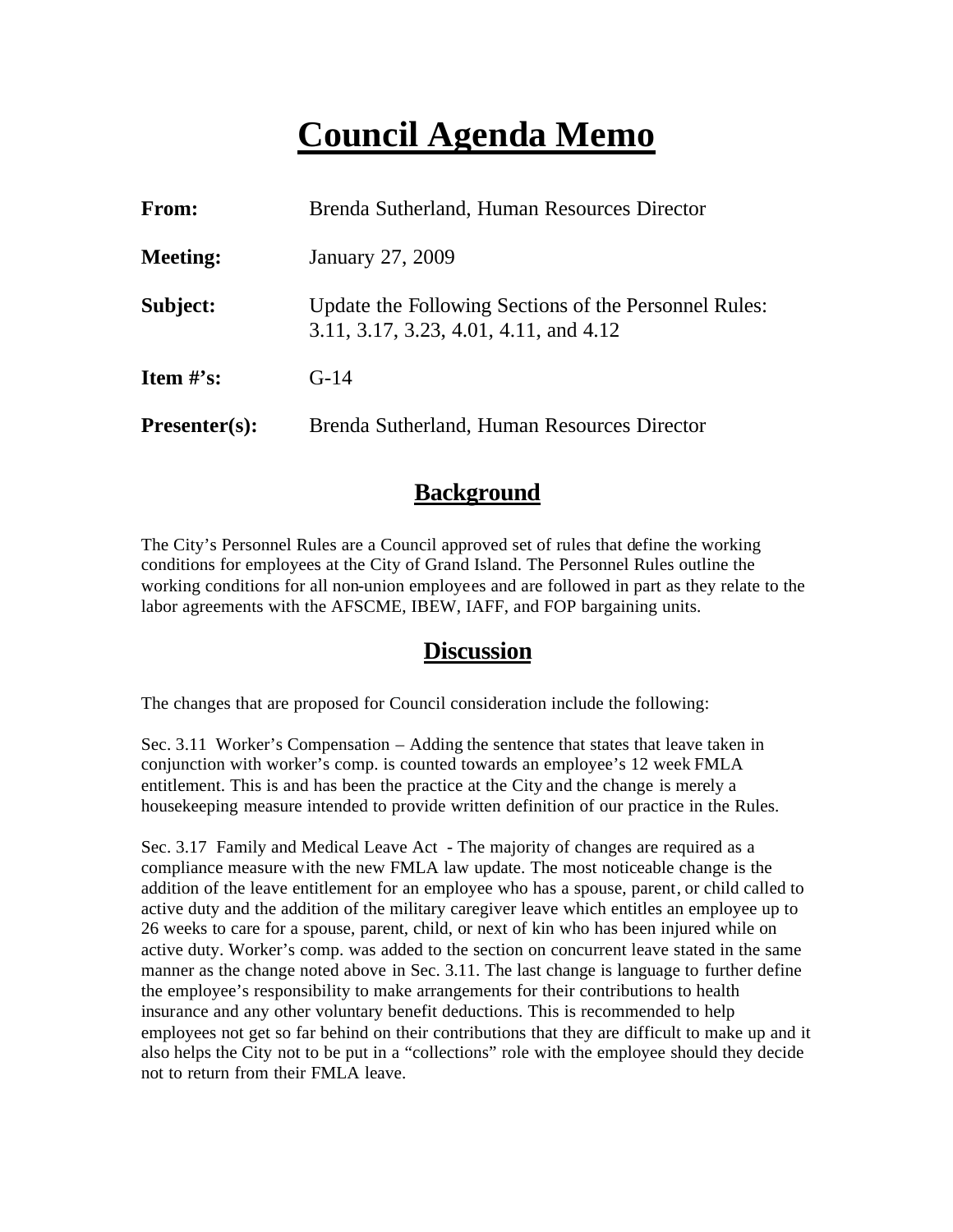Sec. 3.23 Hours of Work – A sentence was added to note that overtime hours shall not be paid more than once for the same hours worked. This is language that is found in the various labor agreements as well and again is a housekeeping measure.

Compensatory Time – the phrase "in a calendar year" was added to define the accumulation of compensatory time so as to give supervisors better control over scheduling as it refers to the amount of time an employee may be away from work.

Sec. 4.01 Leave – A sentence was added to expressly state that once an employee has exhausted all of their accumulated banks and is in a "no pay" status, they will not accumulate additional leave hours. This is also found in most if not all labor agreements. It is already stated in the FMLA policy and would then be the policy for a situation that did not fall under FMLA.

Sec. 4.11 Personal Leave – The word "days" was removed as it can be used in hourly increments. There is also a deadline to use the personal days so that payroll is not overwhelmed at the end of the year with a barrage of manual entries.

Sec. 4.12 – Convenience Day – A deadline of December  $15<sup>th</sup>$  was also added to this language for the same reasons as mentioned above in Personal Leave.

To recap, the changes to FMLA are primarily done for compliance reasons. The other changes are proposed to further define current policies or to state in writing the practice that is already in place.

## **Alternatives**

It appears that the Council has the following alternatives concerning the issue at hand. The Council may:

- 1. Move to approve the proposed policy changes
- 2. Refer the issue to a Committee
- 3. Postpone the issue to future date
- 4. Take no action on the issue

## **Recommendation**

The Human Resources Director recommends that the Council approve the proposed changes to the City Personnel Rules.

## **Sample Motion**

Move to approve the proposed changes to the City Personnel Rules.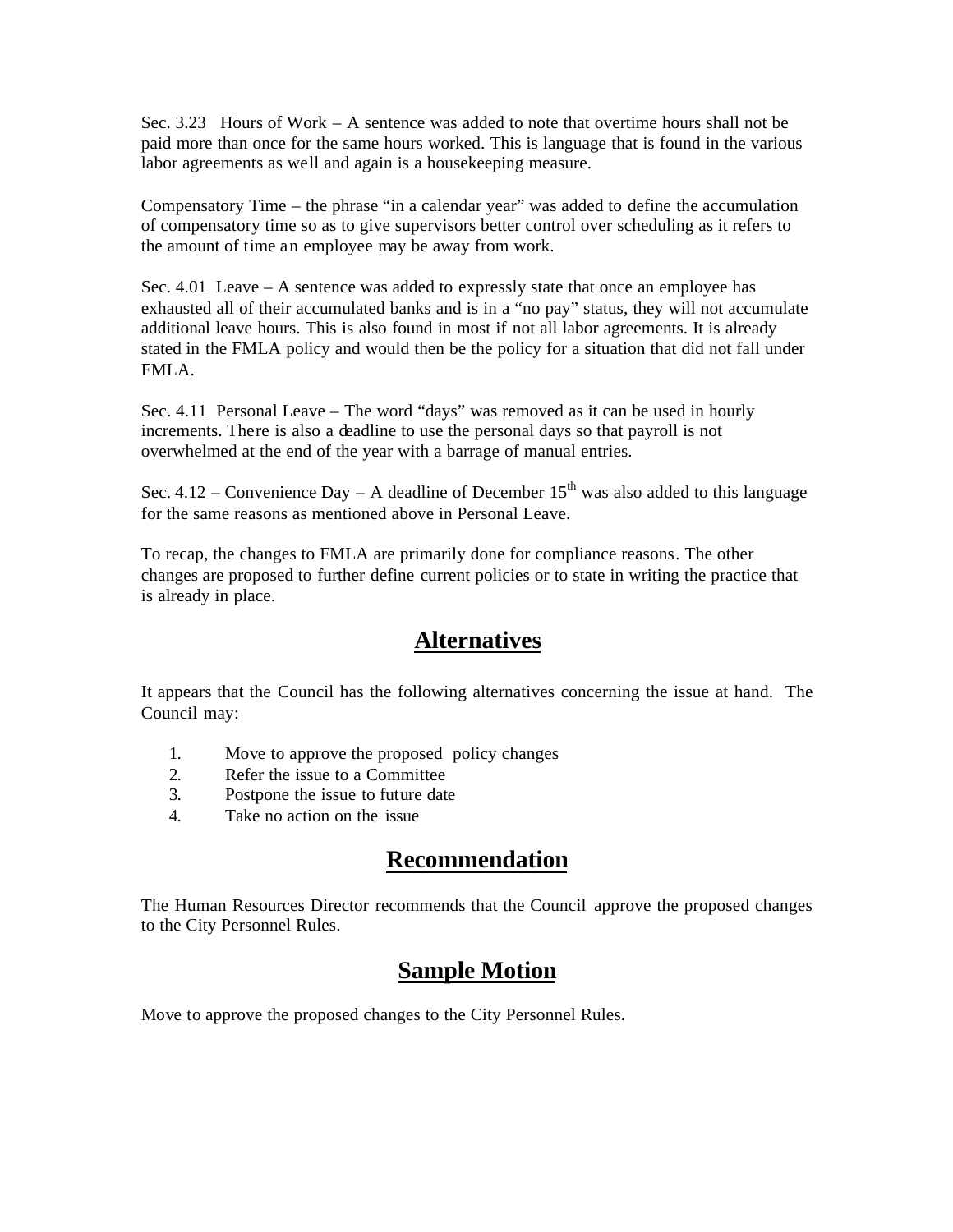#### R E S O L U T I O N 2009-23

WHEREAS, the City provides Personnel Rules for its employees as authorized by the City of Grand Island; and

WHEREAS, the following sections of the City Personnel Rules, namely Sec. 3.11, Sec. 3.17, Sec. 3.23, Sec. 4.01, Sec. 4.11, and Sec. 4.12 are amended as attached.

NOW, THEREFORE, BE IT RESOLVED BY THE MAYOR AND COUNCIL OF THE CITY OF GRAND ISLAND, NEBRASKA, that the sections as set forth above are amended.

BE IT FURTHER RESOLVED, that the Mayor is hereby authorized and directed to execute such amendment on behalf of the City Of Grand Island.

- - -

Adopted by the City Council of the City of Grand Island, Nebraska, January 27, 2009.

Margaret Hornady, Mayor

\_\_\_\_\_\_\_\_\_\_\_\_\_\_\_\_\_\_\_\_\_\_\_\_\_\_\_\_\_\_\_\_\_\_\_\_\_\_\_

Attest:

RaNae Edwards, City Clerk

\_\_\_\_\_\_\_\_\_\_\_\_\_\_\_\_\_\_\_\_\_\_\_\_\_\_\_\_\_\_\_\_\_\_\_\_\_\_\_

Approved as to Form  $\pi$ January 23, 2009 ¤ City Attorney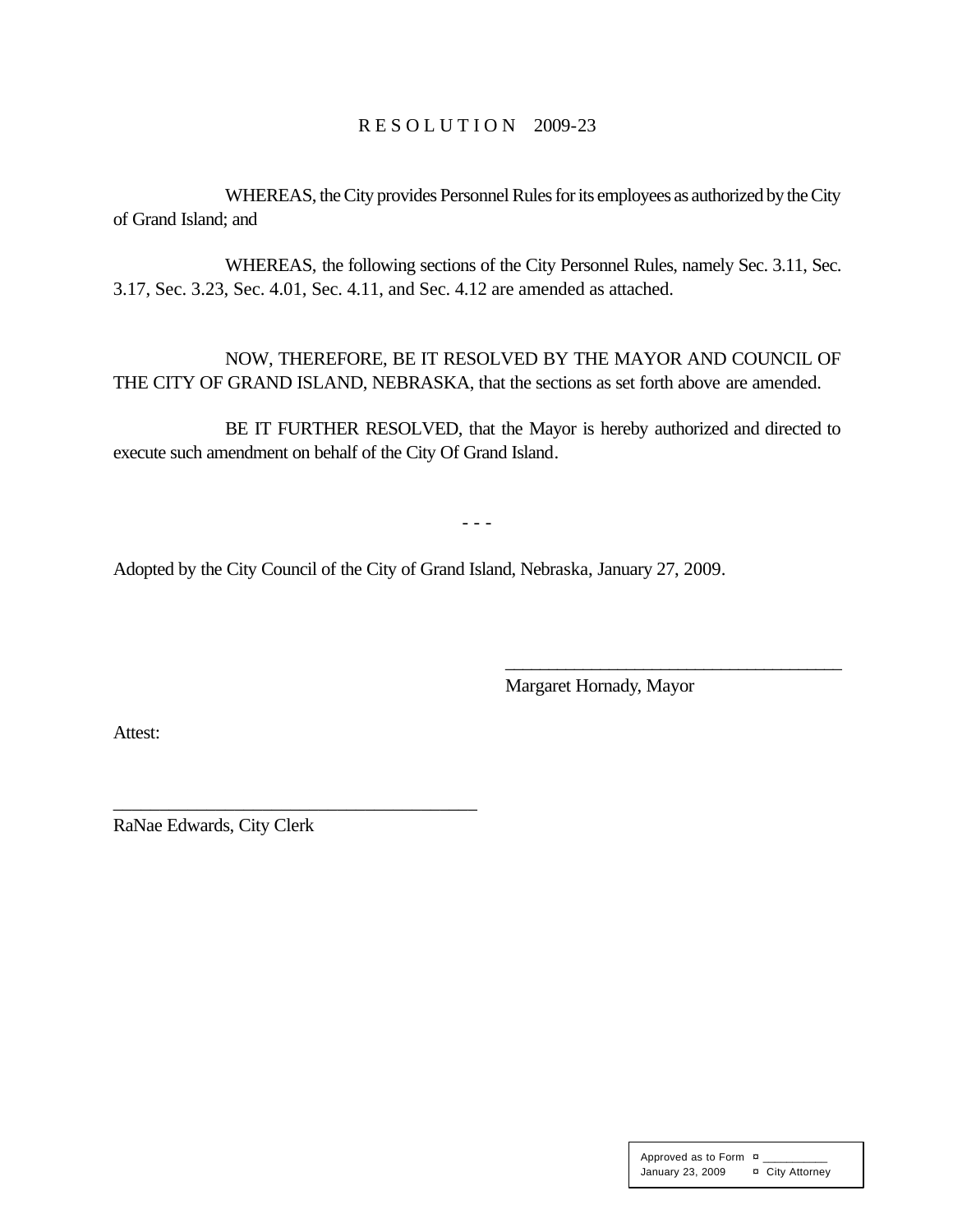#### **Sec. 3.11 WORKER'S COMPENSATION**

The City of Grand Island will comply fully with the Worker's Compensation Program that has been established under State statute.

When accidents occur at work, they must be reported immediately to the supervisor and the appropriate paperwork filled out at that time and sent in to the office. A supervisor must have prior knowledge and approve a doctor's visit. A doctor's report may be required to substantiate the injury.

The City may provide light duty work when possible for a defined period of time for employees that are injured due to a work related situation.

Leave taken in conjunction with worker's compensation injuries will be counted as part of the employee's 12 week FMLA entitlement.

### **Sec. 3.17 FAMILY and MEDICAL LEAVE ACT**

This policy establishes the rights and obligations of the City of Grand Island and its employees with respect to leave necessary for medical care of employees and their families pursuant to the 1993–Family and Medical Leave Act more commonly referred to as FMLA.

An employee must be employed by the City for at least 12 months (the 12 months need not be consecutive) to be eligible to receive leave under this policy. Additionally, the employee must have worked at least 1,250 hours in the year proceeding preceding the date the employee seeks to start the leave.

Eligible employees are entitled to take up to 12 weeks of unpaid leave during a 12-month period for the following purposes:

- childbirthChildbirth, adoption or placement of a foster child within the first twelve months after birth or placement;
- $\bullet$   $\rightarrow$   $\rightarrow$   $\rightarrow$  To care for a child, spouse, or parent with a serious health condition
- $\div$  or oOne's own serious health condition that make the employee unable to perform the functions of his/her position
- If the employee experiences a qualifying exigency that arises out of the fact that a spouse, parent, or child has been called to or is on active duty as a member of the National Guard or military reserves.

A serious health condition means an illness, injury, impairment, or physical or mental condition that involves inpatient care in a hospital, hospice, or residential medical care facility; or continuing treatment by a health care provider. The City will observe a rolling 12-month period for purposes of tracking leave.

NOTICE OF LEAVE: When requesting leave, the employee must: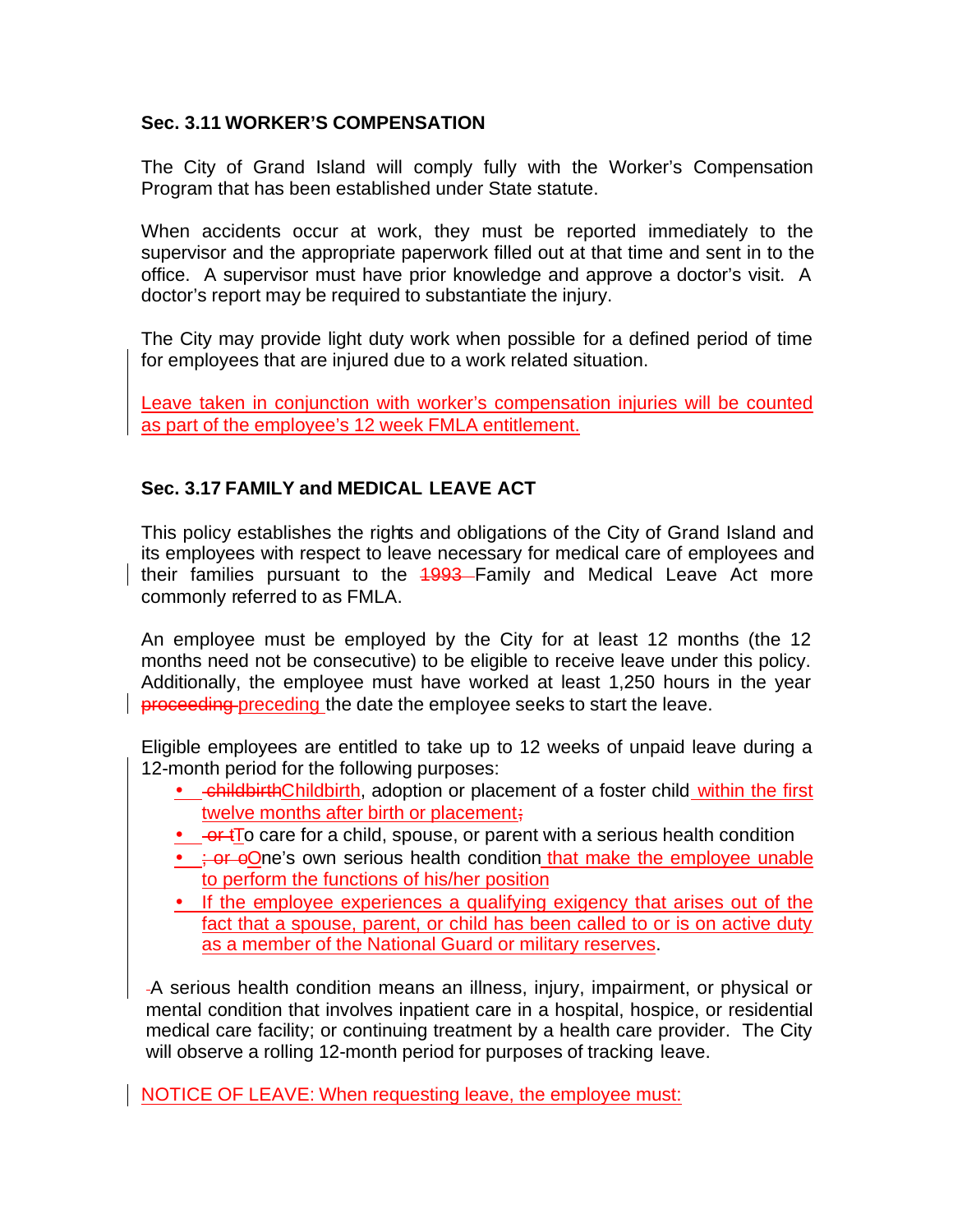- Supply sufficient information for the City to be aware that the FMLA may apply to the leave request, as well as information regarding the anticipated timing and duration of leave;
- Provide the notice of the need for leave at least 30 days in advance or as soon as practicable;
- Cooperate with all requests for information regarding whether absences are FMLA-qualifying. Failure to comply may result in leave being delayed or denied.

Employees requesting leave due to the birth, adoption, or placement of a foster child are required to provide written notice at least 30 days prior to the date that leave is anticipated to begin or as soon as is possible if the event would occur earlier than anticipated.

MEDICAL AND OTHER CERTIFICATIONS: Employees requesting family leave related to the serious health condition of themselves or a child, spouse, or parent, or military caregiver leave may will be required to submit a health care provider's statement verifying the need for such leave, the beginning and ending dates, and the estimated time required. Failure to provide required certifications may result in the denial of the leave or request for leave on an intermittent basis.

The City, at its expense, may require a medical examination by a health care provider of its own choosing if it has a reasonable question regarding the medical certification provided by the employee. In lieu of a second opinion, the City may contact the health care provider directly to clarify or authenticate a medical certification, including certifications for military caregiver leave. Second opinions may not be required for military caregiver leave.

Separate certification may also be required regarding the nature of the family member's military service and/or the existence of a qualifying exigency.

When both spouses are employed by the City, they are jointly entitled to a combined total of 12 weeks of leave if the leave is for the birth, adoption, or placement of a foster child or to care for a parent with a serious health condition. Each spouse is entitled to 12 weeks of leave if the leave is due to his/her own serious health condition or to care for a son, daughter, or spouse with a serious health condition.

MILITARY CAREGIVER LEAVE: An employee who is the spouse, parent, child, or next of kin of a current member of the armed forces who was injured while on active duty may be eligible for up to 26 weeks of FMLA leave in a 12-month period.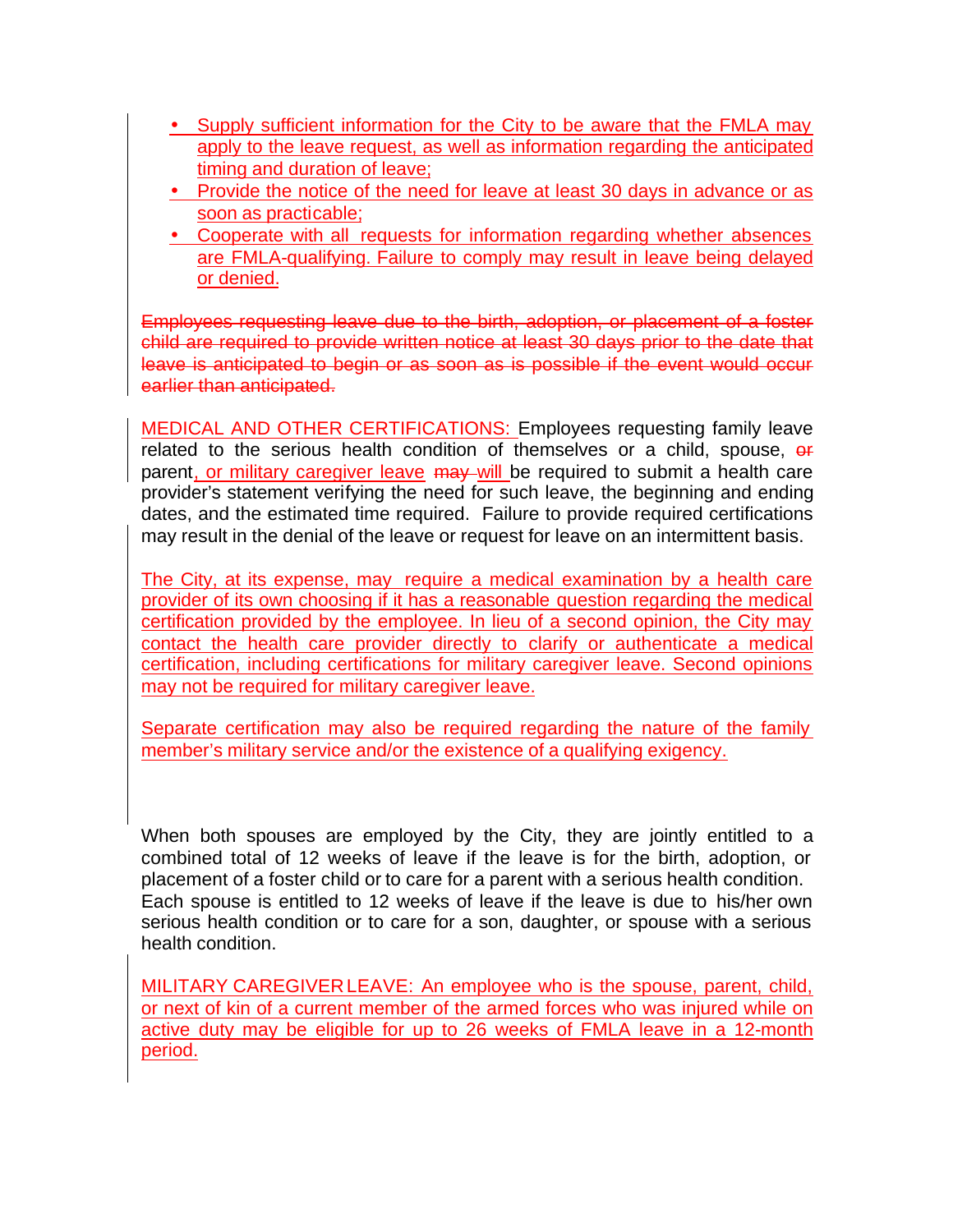When both spouses are employed by the City, they are jointly entitled to a combined total of 26 weeks of leave in a 12-month period, including the types of aforementioned leave listed.

CONCURRENT LEAVE: An eligible employee that is taking FMLA leave is required to use all accrued medical leave before going on unpaid status. The employee may choose, but is not required, to use accrued vacation and personal leave prior to taking leave on unpaid status. Leave taken in conjunction with worker's compensation injuries will be counted as part of the employee's 12 week FMLA entitlement.

INTERMITTENT LEAVE: When medically necessary, employees may take FMLA intermittently or on a reduced schedule basis for their own serious health condition, the serious health condition of a family member, or for military caregiver leave. Employees are required to cooperate with the City to arrange reduced work schedules or intermittent leave so as to minimize disruption of business operations.

Qualifying exigency leave may be taken intermittently without regard to medical necessity or disruption of business operations.

Leave because of the birth or adoption of a child may not be taken intermittently and must be completed within the 12-month period beginning on the date of birth or placement of the child.

BENEFITS WHILE ON LEAVE: During any period of leave under this policy, an employee's group health insurance coverage will be maintained at the same level and under the same conditions as before the leave began. Employees who normally made a contribution toward their health insurance coverage must continue to do so. If the employee has leave banks accrued and is using them, the employee's contribution will be collected in the same manner as if the employee were reporting to work. However, if the employee's leave banks have been exhausted, the employee must arrange with the Finance Department prior to the start of their leave, for the payment of the employee's share of the premiums and other voluntary deductions to be made during their absence. Once an employee has exhausted all leave banks, they will not accrue any other benefits. This includes vacation time, medical leave time, holidays and personal days.

RETURN TO DUTY: An employee who has taken leave for his/her own serious health condition, will be required to present certification of fitness for duty from a health care provider prior to returning to work. Failure to provide certification may cause denial of reinstatement.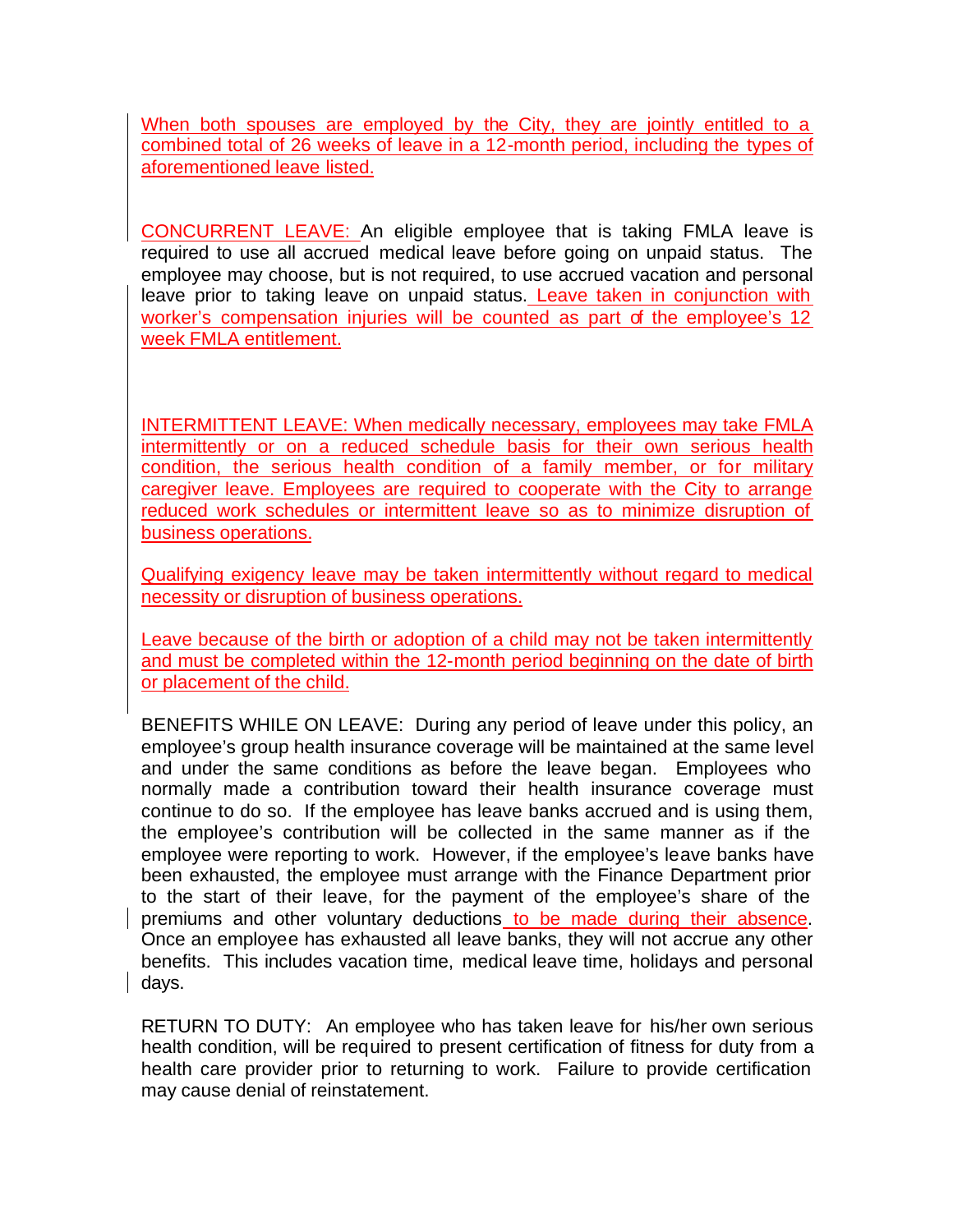Upon return to duty, an employee is entitled to restoration of the former position or an equivalent position with equivalent pay and benefits.

#### **Sec. 3.23 HOURS OF WORK**

The 40-hour workweek shall be the standard workweek unless otherwise provided. All employees may be required to work over 40 hours per week. Employees in non-exempt classifications shall be compensated at a rate of time and one half of their regular rate of pay for all hours worked over 40 in the work week. Exempt employees are not eligible for overtime for hours worked in excess of 40 during the workweek. For purposes of calculating overtime, hours worked shall include actual hours worked. Any payment for time not actually worked (leave time) shall not count towards the calculation of overtime. Overtime shall not be paid more than once for the same hours worked.

Department Directors may establish work periods and hours of work, which differ from the standard to meet special department needs or workloads with the approval of the City Administrator.

COMPENSATORY TIME: Compensatory time may be taken in lieu of time and half pay for overtime worked if approved by the Department Director. Each hour of overtime worked will be credited at one and one-half hours of time that can be taken off at a later date. The use of Compensatory time must be permitted by the Department policies and meet the Departments needs. These hours need to be recorded in the payroll system at the time of accrual and use.

When allowed by the Department Director, an employee may accrue no more than 60 hours of compensatory time in a calendar year. Any exceptions to this provision must have the written authorization of the Human Resources Director.

#### **Sec. 4.01 LEAVE**

The following types of leave are established and shall apply to all employees covered by these rules and regulations:

- 
- 
- 
- 
- 
- 
- 1. Paid Holidays 7. Administrative Leave
- 2. Vacation Leave **8. Leave of Absence**
- 3. Medical Leave 9. Funeral Leave
- 4. Accident Leave 10. Family Medical Leave
- 5. Military Leave 11. Personal Leave
- 6. Court Leave 12. Compensatory Time
	- 13. Convenience Day